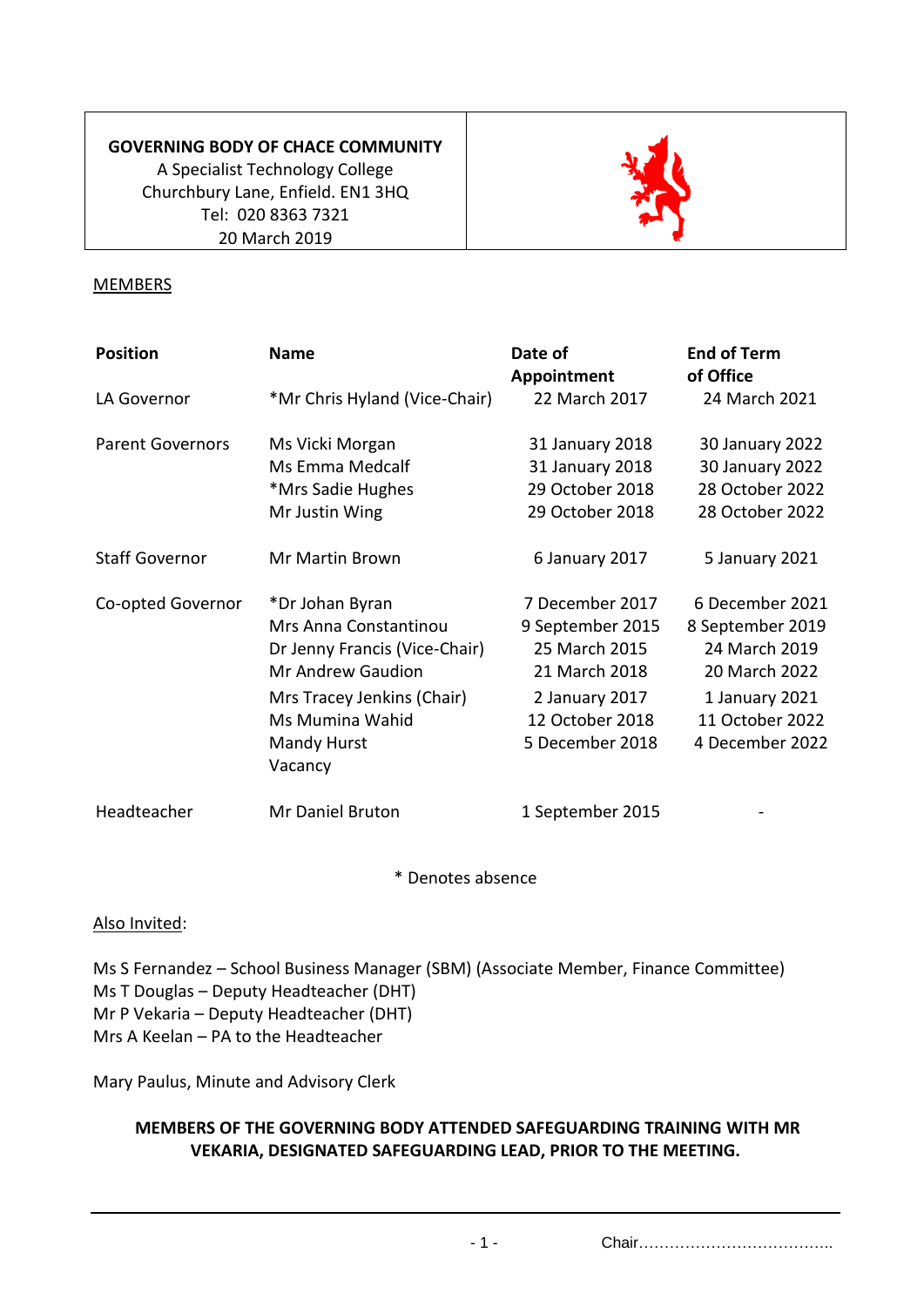## MINUTES - PART 1

#### 41. APOLOGIES FOR ABSENCE

**Apologies** for absence from this meeting were received from Dr Johan Byran, Mrs Sadie Hughes and Mr Chris Hyland.

**RESOLVED** to consent to t**hese absences.**

### 42. DECLARATION OF INTEREST, PECUNIARY OR OTHERWISE IN RESPECT OF ITEMS ON THE AGENDA

Governors were given the opportunity to declare any prejudicial interest they might have in respect of items on the agenda. No declarations were made.

#### **PROCEDURAL ISSUES**

#### 43. MEMBERSHIP AND CONSTITUTION

## (a) Co-opted Governors

**NOTED** that the terms of office for Mrs Angie Crouch and Dr Jenny Francis were due to end on 24 March 2019.

Mrs Angie Crouch resigned from the Governing Body on 20 March 2019 with immediate effect. This was purely because of her increased work load. She had indicated a wish to continue with her mentoring work at the school. The Chair expressed her thanks to Mrs Angie Crouch for all her work on the Governing Body and the PTA.

Dr Jenny Francis expressed a wish to stand again for another term.

**RESOLVED** to co-opt Dr Francis for a further term of office.

(b) Standing Order for Appointing Co-opted Governors

**RECEIVED** a model Standing Order for the appointment of Co-opted Governors, a copy of which is included in the Minute Book.

Governors considered the process of appointing Co-opted Governors and the following points were raised

- 2 - Chair………………………………..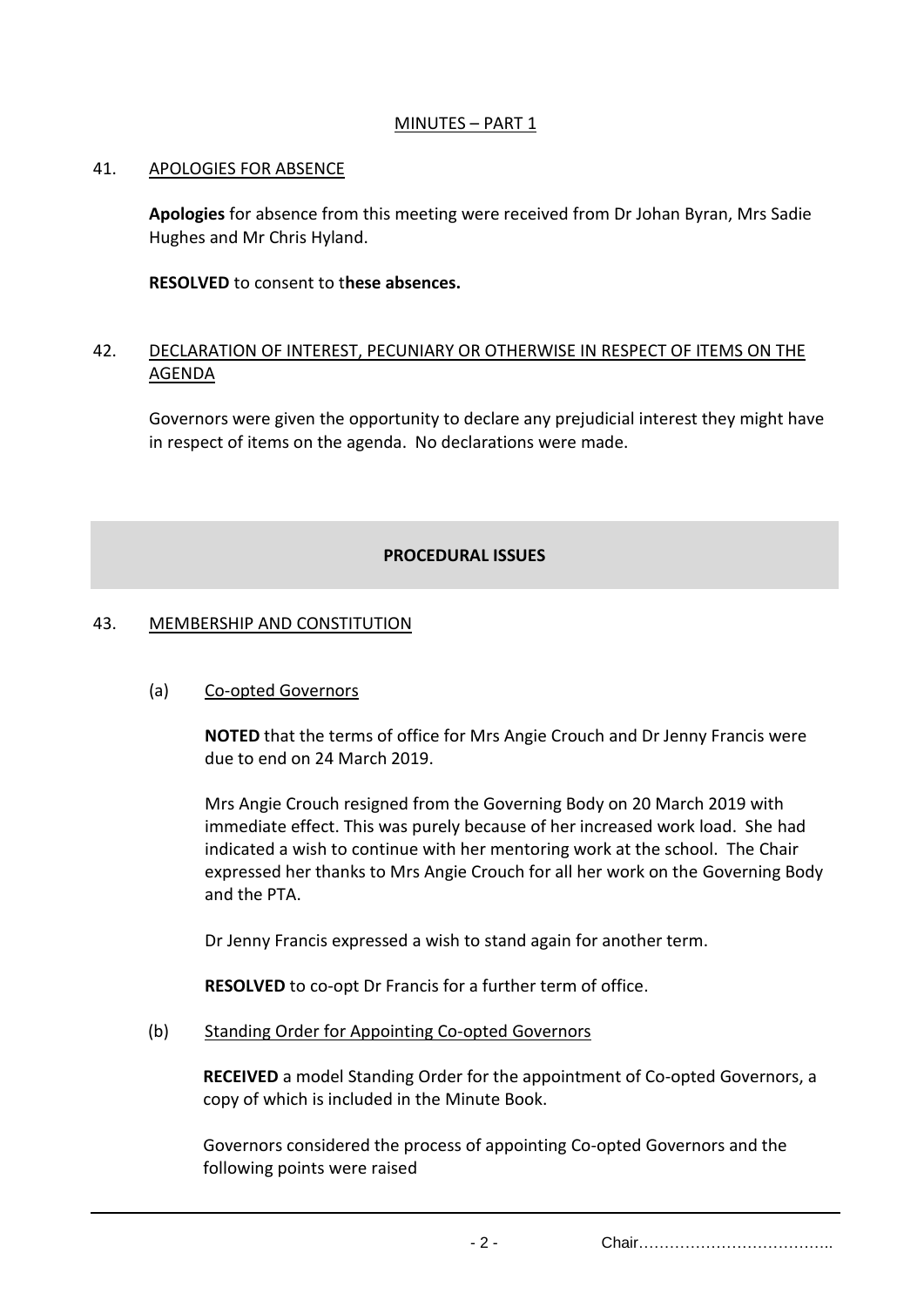- (i) a Governor **questioned** whether there was a need to advertise for Governors, but it was decided not to undertake any advertising at the moment;
- (ii) the Headteacher was mindful of the need for diversity bearing in mind that the second largest group of students in the school were of a Turkish background;
- (iii) there was discussion over the skill set of the Governing Body and the meeting identified a need for someone with Buildings experience or someone from a Muslim Faith background. It was acknowledged that it would not be possible to have local Anglican Priests as they were only allowed to sit on one Governing Body and the number of faith schools in the area meant that there was no spare capacity. It was hoped that it might be possible to identify someone from the Islamic Faith. A Governor **questioned** whether there was a need for someone with a financial background. It was felt that the coverage in that area was adequate;
- (iv) Governors were asked to let the Headteacher or Chair know if there was anyone they knew that might be suitable to be co-opted onto the Governing Body. The Chair and Headteacher agreed to revisit the skills audit to identify in detail, the areas that needed to be the focus of Governor recruitment.

## **ACTION: CHAIR, HEADTEACHER, ALL GOVERNORS**

**RESOLVED** to adopt the model Standing Order for the appointment of Co-opted Governors.

## 44. MINUTES

The Minutes of the meeting held on 5 December 2018 were confirmed and signed by the Chair as a correct record.

# 45. MATTERS ARISING FROM THE MINUTES

(a) Marketing Group (Minute No. 27(d)). The Marketing Group met on 16 January 2019 and included representation from the PTA, Students, Staff and Governors. They had looked at employing someone to undertake the interaction with all forms of media, but current funding levels did not allow for this. The Headteacher hoped that all Governors had, or would, follow the school through one of the social media platforms of Twitter, Facebook or Instagram. The Headteacher commended Chris Maunder for all the work that he had undertaken in this area. Work would

- 3 - Chair………………………………..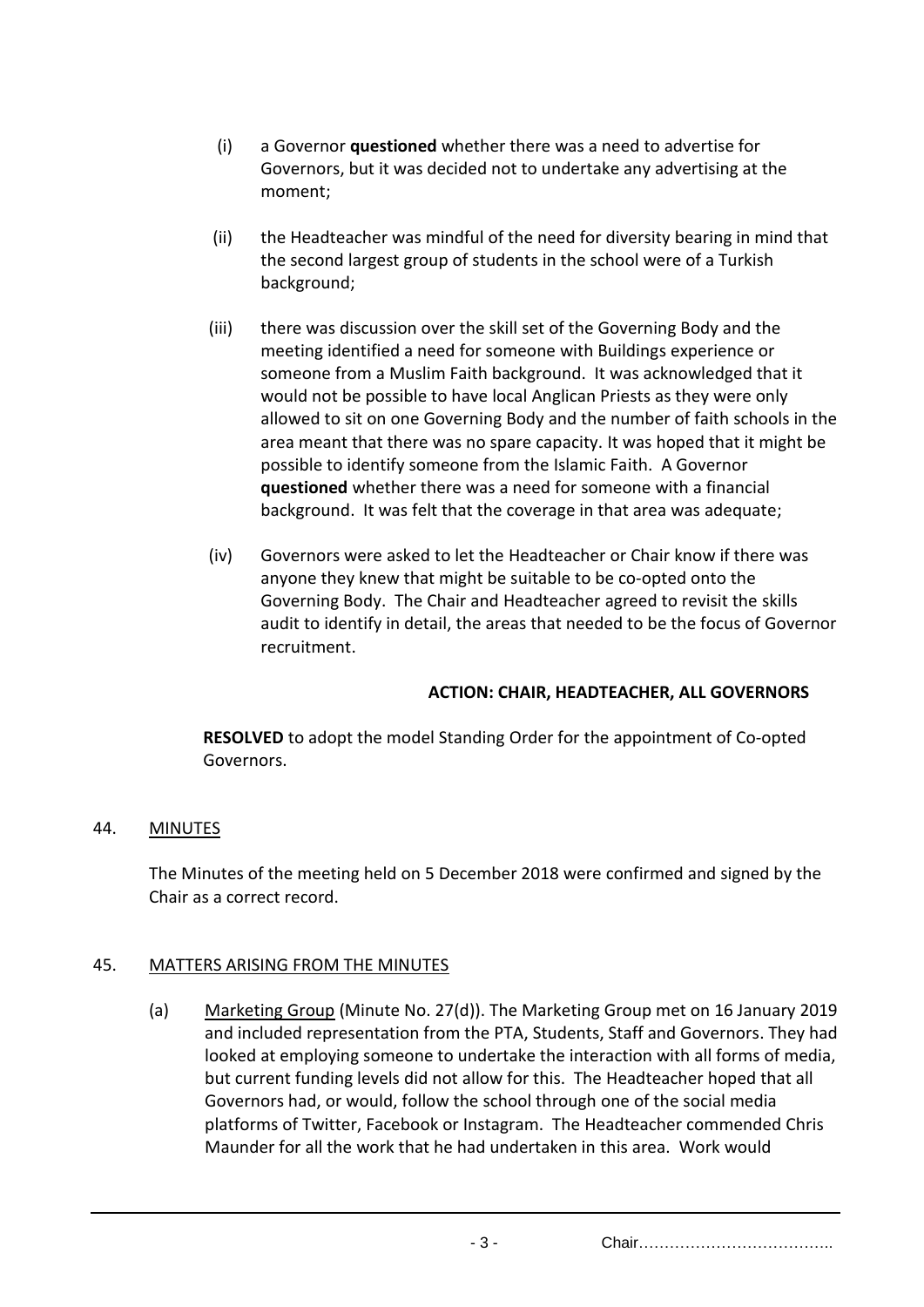continue with updating the look and feel of the School's website. Mrs Anna Keelan to share the social media addresses with all Governors.

#### **ACTION: MRS KEELAN**

(b) New Governor Training (Minute No.28(i)). New Governors reported that they had not received an invite to undertake SEND training. They were to continue to monitor their inbox for an invite.

### **ACTION: NEW GOVERNORS**

- (c) Governor Visits form (Minute No. 29(a)(iv)). The form to be completed by Governors when they undertook a visit to the school had been uploaded to Governor Hub.
- (d) Ruth McGinity visit (after the meeting) Mrs Keelan reported that Ms McGinity had thanked the school and Governors for all the time that they had given to her research. As yet there was no feedback on the research, but as soon as there was any it would be passed on to the school.

## **CORE FUNCTION: HOLDING THE HEADTEACHER TO ACCOUNT FOR THE EDUCATIONAL PERFORMANCE OF THE SCHOOL, ITS STUDENTS & PERFORMANCE MANAGEMENT OF STAFF**

## 46. REPORT OF THE HEADTEACHER

**RECEIVED** the written report of the Headteacher, Daniel Bruton, a copy of which is included in the Minute Book. It was noted that this was in fact a whole team report as a number of members of the SLT had contributed to it.

## **NOTED** that

- The Teaching and Learning Committees had run out of time to cover the some of the strategic conversations. The Headteacher suggested that Governors may find it more useful if they were linked to a member of the SLT who they could meet once a term to build on their strategic knowledge and understanding of key areas in the school. The Headteacher envisaged this starting from September;
- the Headteacher, Chair and Mrs Keelan would be looking at how to manage the Link Governors in a more directive way. More information would be provided at a later date;
- that the RRG was working differently and was looking at the work of the Teaching and Learning Committee and commissioning more detailed follow up areas of focus. Governors were encouraged to read the minutes of the RRG.

- 4 - Chair………………………………..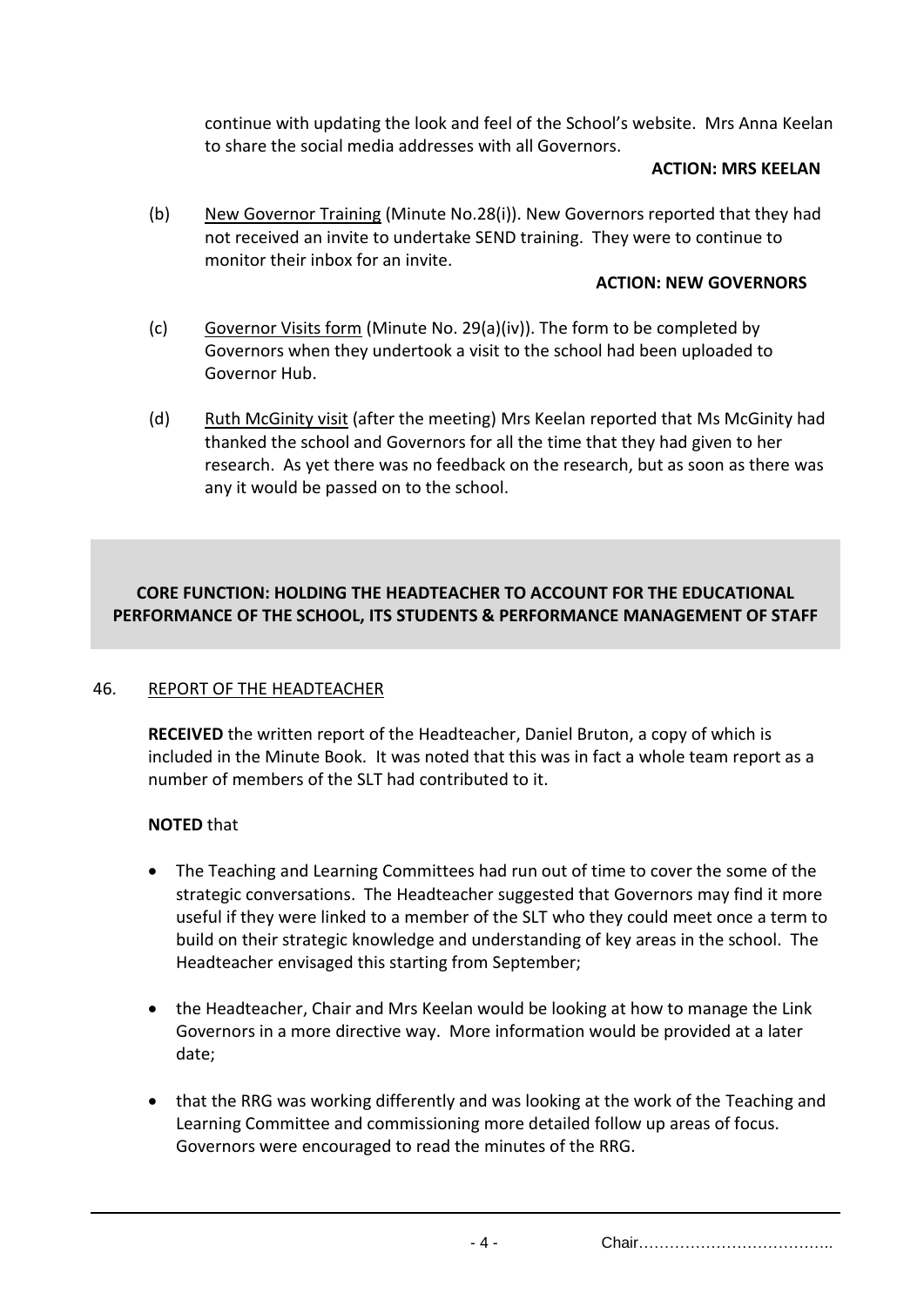the focus of the Discipline Committee had also changed this term had taken a more of a strategic view rather than meeting students.

The following matters arose from discussion of the report and in response to Governors' questions:

- (a) Ms Mandy Hurst joined in the termly review of Stakeholder's Questionnaires and there was a follow up meeting. The next review is just after Easter;
- (b) Year 11 achievement was moving towards the national average but there were still concerns over the gender gap. The Spring 2 data was going in and it was felt that it would be very useful for a Governor to meet Alex Greig and Phil Jones to review the data and initial action plan. Dr Jenny Francis volunteered;

#### **ACTION: DR FRANCIS**

- (c) January census day recorded 186 year 7. it was unlikely that the school would gain sufficient in-year admissions due to smaller numbers of Year 7 students across the Borough. There was a correlating impact to class sizes which in turn impacted on the number of teaching classes needed for the Year 7 cohort. The school had made 223 offers to current year 6 pupils and had received 212 acceptances. Governors were reminded that the school would not receive corresponding funding for the 2019/20 cohort until the following April 2020;
- (d) the school was moving to a learning culture, with improved systems to support teachers. In addition to a weekly drop in to lessons session there are Learning Walks over two days when all teachers would be visited and the SLT would be joined by staff from the LA for some of these for moderation purposes this term. The Teaching and Learning Committee had looked at this;
- (e) setting a balanced budget for the forthcoming year was a challenge and it was necessary to make in year savings of £110,000-£120,000. In response to a **question** the Headteacher explained new banking arrangements would be looked at the end of the financial year. Mr Andrew Gaudion to look at this on his year-end visit;

#### **ACTION: MR GAUDION**

- (f) community tension following the increase in local crime was an issue and had an impact on the school in a number of ways, including on recruitment;
- (g) staff changes were highlighted. The Headteacher expressed his gratitude towards those that had taken on additional responsibilities and to those that were moving forward. Of special note was Delores Cover who was retiring after a career of over 35 years and thanks were given for her service;
- (h) the move to the new electronic appraisal system had gone well;

- 5 - Chair………………………………..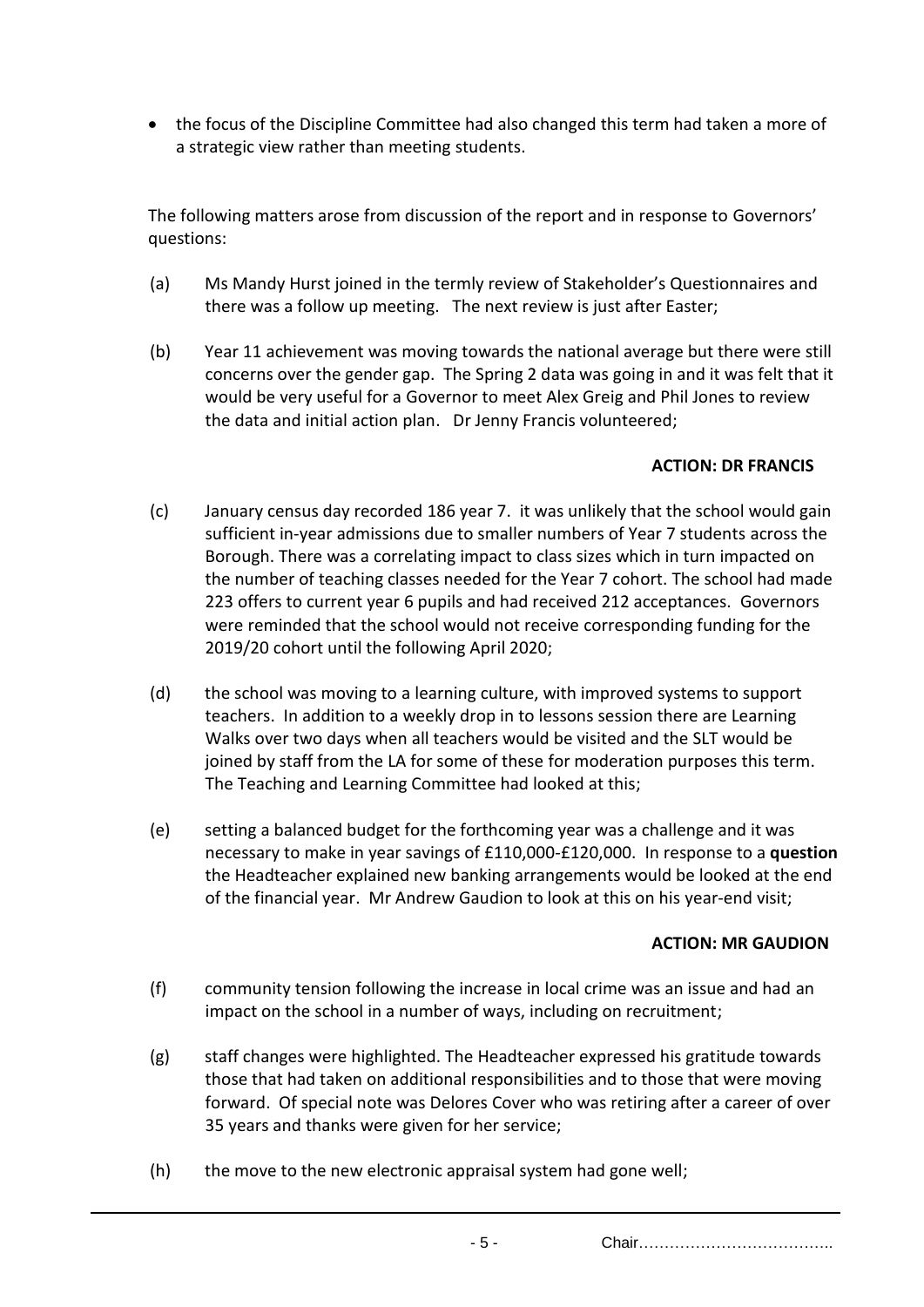- (i) there was a twilight session on 27 March at 3.30pm Governors were welcome to join staff at the session on Teaching:
- (j) there were some concerns raised over attendance as there were 188 students with attendance less than 90 per cent, however the school was working on parental engagement with their Achievement for All representative. Ms Vicky Morgan volunteered to join in on that in the second week back after the Easter Break and to meet with the SLT first;

### **ACTION: MS MORGAN**

(k) Fixed Term Exclusions were still an issue and a Governor **questioned** whether a number of them were for repeat offenders. The answer was in the affirmative and all Governors were urged to read the minutes of the Discipline Committee. In addition, it was agreed that it would be useful for a Governor to visit the school and drill down deeper into the data. The Chair agreed to meet with Mr Pritam Vekaria to look at the recidivists;

#### **ACTION: CHAIR**

(l) the young people were giving a huge amount of time to the hustings for the new Head Students. Ms Mumina Wahid volunteered to meet the School Council in the Summer term to review their work;

#### **ACTION: MS WAHID**

- (m) Achievement at A level was average, and the school was working very hard to eradicate the U grade at A level. In addition, the current Year 13 students were those with the lowest GCSE scores and the school had refined the A level and BTEC offers for post 16 education;
- (n) It was highlighted to Governors that there would be a legal requirement for work experience from 2020 and that all Year 12 students except those on a level 3 BTEC (as it is a part of their course), would undertake work experience for one week in July;
- (o) Governors were reminded of the dates for forthcoming events and were encouraged to attend. Should they wish to do so they should contact Mrs Anna Keelan.

#### **ACTION: ALL GOVERNORS**

(p) the teaching of PSHE would become statutory in 2021 and it would be reviewed as an agenda item, by the Teaching and Learning Committee in the Autumn term

## **ACTION: MRS KEELAN**

(q) Year 10 and 11 achievement data were to be investigated by Dr Jenny Francis when she visits to look at SP2 data. Noted that amber denoted above average whilst green was for those doing particularly well. The school was working on engaging

- 6 - Chair………………………………..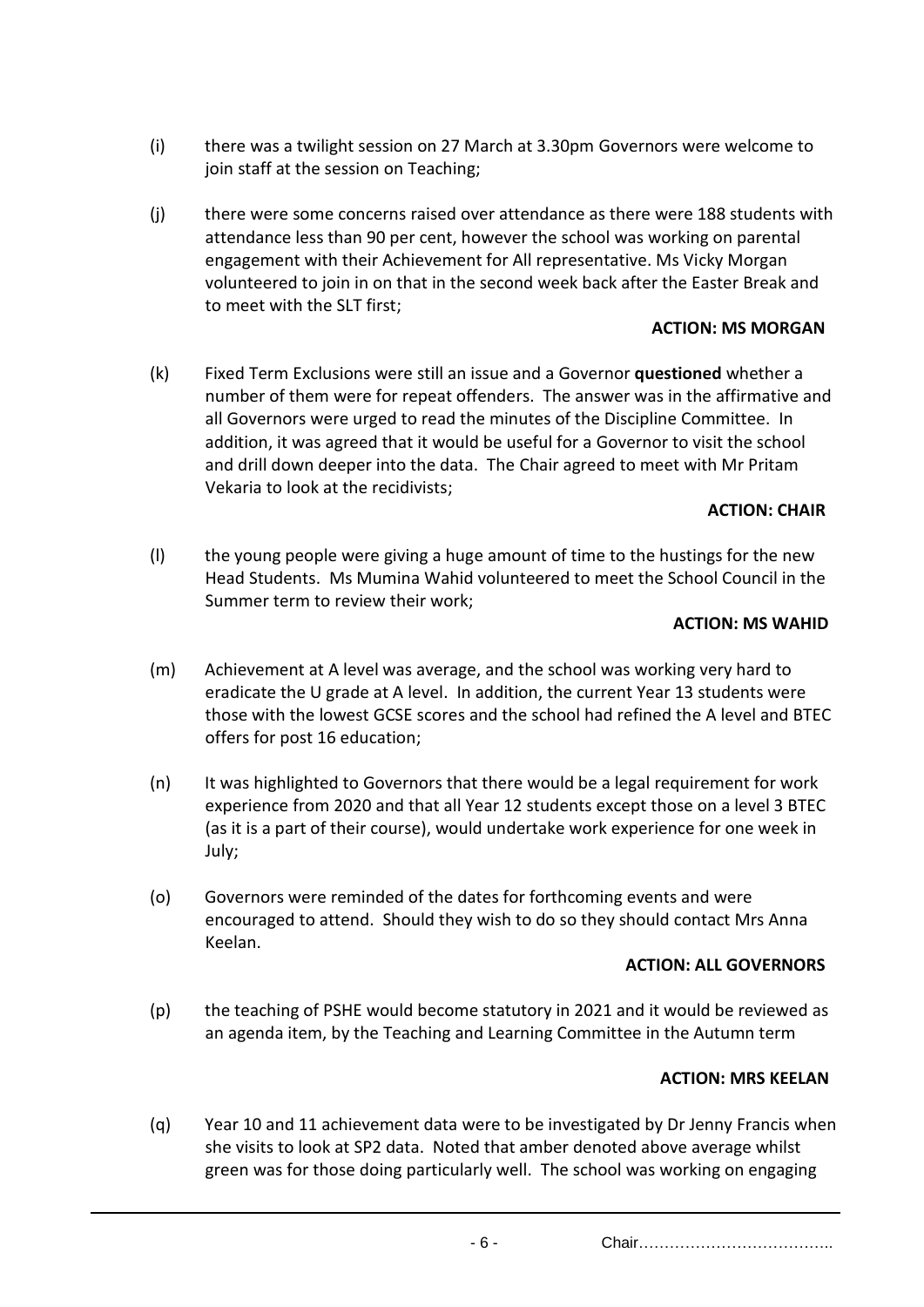boys;

## **ACTION: DR FRANCIS**

(r) the Heads of Learning had a role to play in overcoming barriers to education for KS3. The Headteacher thanked Fabrice Baurain-Levi and his team for all the work they had undertaken in this area, particularly with Project 16. In response to a **question** it was confirmed that students on the project were potential low attendees, those that lacked skills or confidence and that the project had initially been for 10 weeks but that it would be extended. Ms Wahid commented that she was already seeing an improvement and agreed to meet Mr Baurain-Levin to discuss the work in this area;

## **ACTION: MS WAHID**

- (s) the Chair commented on the fact that year 11 students seemed to have had an improved mindset and were revising all the time. The Headteacher raised the fact that this led to concerns about the impact on their mental health and that the school now had developed its priorities including Feel Good Friday where they made a curry and hypnosis music on Monday mornings;
- (t) Governors were reminded to keep an eye on the Chace Priorities and if visiting the school, it would be helpful to familiarise them prior to the visit, to enable a more focused visit;

#### **ACTION: ALL GOVERNORS**

- (u) the Headteacher identified a need to find better ways to support Jenny Linney SENCO. There was a huge amount of work and she was a fantastic teacher and SENCO. Governors were reminded to be aware of the Additional Resource provision. This would be handed over to West Lea School, although the students would still wear the Chace uniform and attend Chace and have the same staff, however it should give the students more opportunities. As staff leave there would be discussions with West Lea over the options for replacement. The school would lose around £80,000 but would charge that amount to West Lea for the provision;
- (v) the Headteacher expressed concern over the state of the buildings and reported that some redecoration would happen during the summer holidays using Capital funds.
- (w) Student Pastoral Information

**REPORTED** that during the Autumn term 2018 (Summer term 2018 numbers in brackets) there were:

- (i) 3 (3) child protection (Safeguarding) referrals to social care;
- (ii) 0 (0) allegations against staff reported to the Lead Officer for Child Protection (there was one during the Autumn term, but it was found that there was no case to answer);

- 7 - Chair………………………………..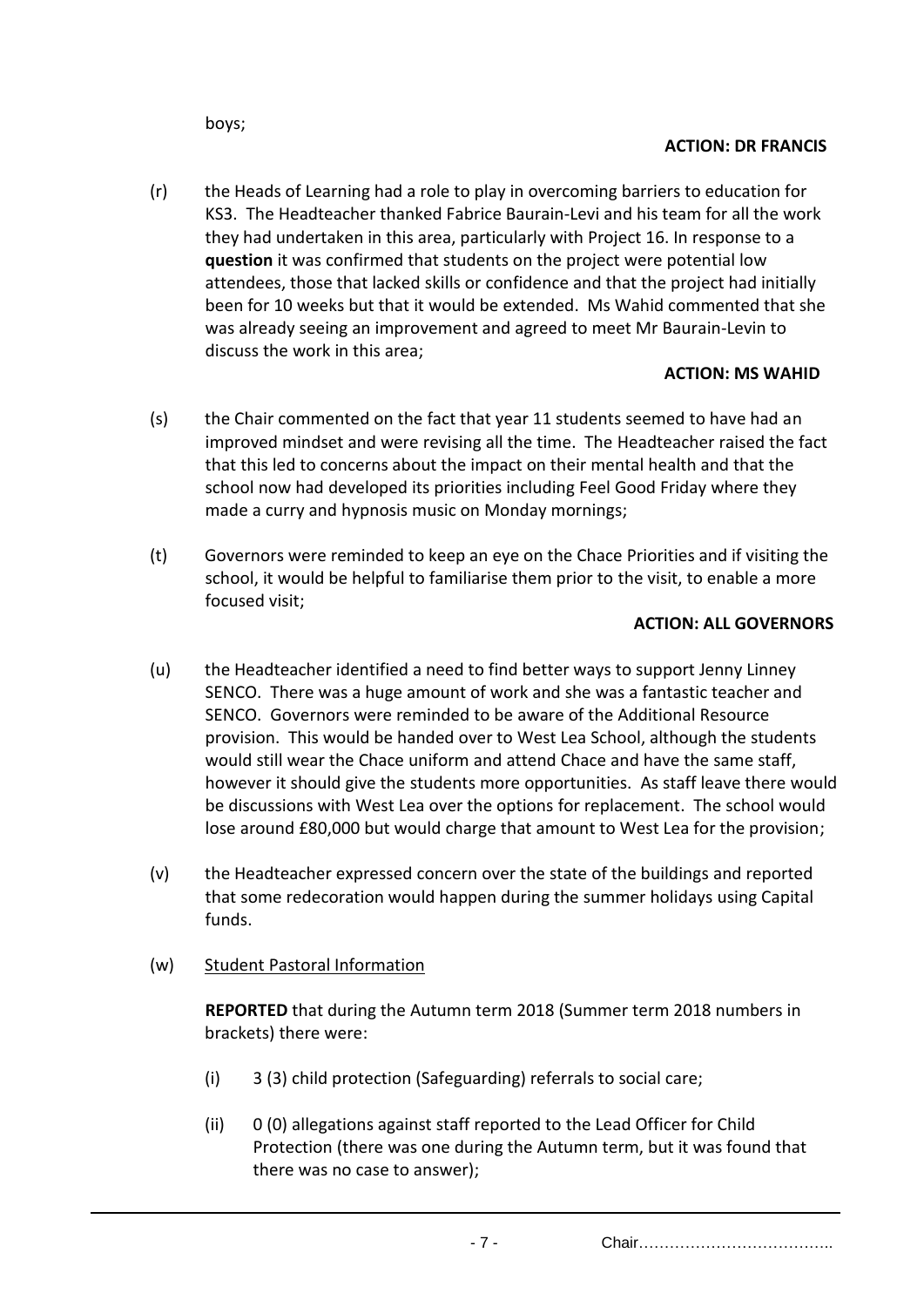- (iii) 25 (25) equal opportunities incidents categorized as follows; 0 (2) disability incidents; 4 (13) Homophobic incidents; 3 (4) equalities incidents; 15 (5) reported racial incidents; 3 (1) sexist/ sexual inappropriate incidents;
- (iv) 7 (4) reported serious bullying incidents that led to a full day relocation and 1 (4) that led to exclusion;
- (v) 47 (51) fixed term exclusion 5 days or fewer; 0 (0) Fixed term exclusion more than 5 days and 1 (0) permanent exclusion. The school was concerned about these numbers, although they were low in comparison to some other schools;
- (vi) 3 (6) CAMHS referrals;
- (vii) 3 (1) subject to Child Protection Plan
- (viii) 3 (0) subject to restraint

A request was made for a Governor to review the Single Central Register and the Chair agreed to undertake this.

#### **ACTION: CHAIR**

**NOTED** that further information on exclusions was given to the Discipline Committee.

**AGREED** that the new format for the Headteacher's report was very useful and that GDPR would be added to the above data.

## 47. REDUCING WORKLOAD IN THE SCHOOL

**REPORTED** that school leaders, teachers and other sector experts had worked in conjunction with the Department for Education (DfE) to design a toolkit to help schools assess and address workload issues. Governors were advised to consider teacher workload issues and the impact on recruitment, retention and staff turnover.

**NOTED** that the school had timetabled termly meetings to discuss the issues and had identified three key areas of marking, administration and communication that they were now working on.

## **ACCOUNTABILITY AND COMPLIANCE**

- 8 - Chair………………………………..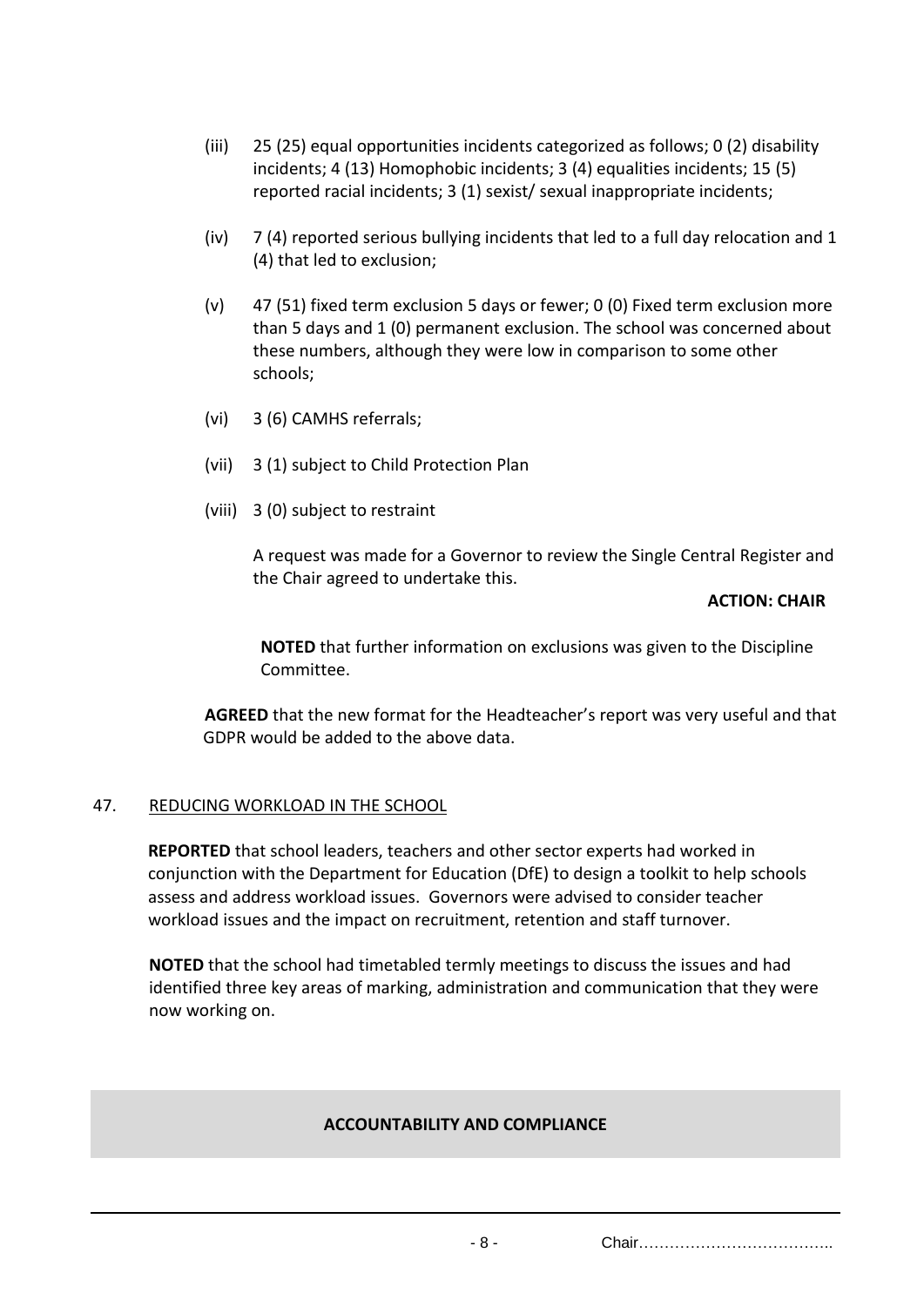## 48. TEACHING & LEARNING

## Meetings

**RECEIVED** the Minutes of the meeting of the **Teaching & Learning Committee** held on 30 January 2019, a copy of which is included in the Minute Book. The following matters arose from discussion of these Minutes:

#### **NOTED** that

- (i) the Committee had seen a lot of improvement in teaching and outcomes;
- (ii) there had been long discussions on how the progress of students was tracked;
- (iii) they had received a report back on the Learning Walks and with regard to work scrutiny, the Learning Walks were showing improvements to teaching;
- (iv) the Committee were able to see the positive impact of the Professional Development Sessions and the changes in the curriculum.

Overall it was a positive picture with caution.

(b) Governors' Visits

**RECEIVED** written reports from the following Governors, copies of which are included in the minute book.

**NOTED** the following information…

- (i) Mr Chris Hyland had attended a High Starter meeting with Hugh Halford and it was expected that Chris would be attending a follow up meeting on 21 March 2019;
- (ii) Dr Jenny Francis had attended at CPD session on new curriculum, which she had found most interesting. The Governors had sat on tables with the staff and she reported that she was very impressed with how aware the staff were about the curriculum and that everything appeared to be interlinking well;
- (iii) Ms Mumina Wahid had also attendance the CPD session on new curriculum and echoed Dr Francis' comments. In addition, she commented on how all of the content of the CPD was relevant. Ms Douglas expressed her thanks for the feedback that Ms Wahid had given;

- 9 - Chair………………………………..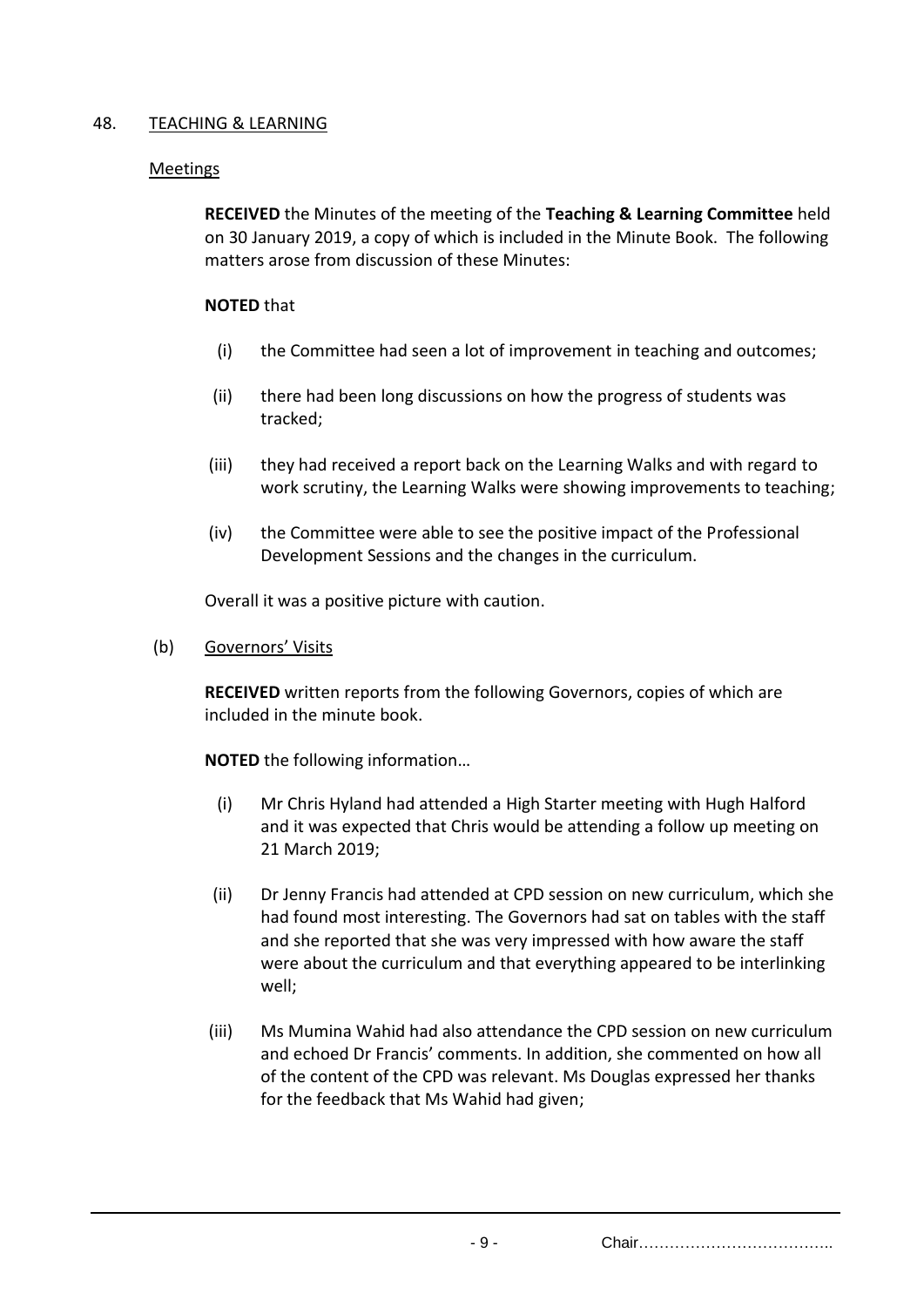(iv) Mr Andrew Gaudion had undertaken his half termly Finance visit with Ms S Fernandez and commended her. The Chair expressed the Governing Body's thanks for all the work that she had undertaken.

#### 49. RESOURCES

**RECEIVED** the Minutes of the meeting of the **Resources** Committee held on **13 February 2019**, a copy of which is included in the Minute Book. The following matters arose from discussion of these Minutes:

#### **NOTED** that

- (a) the issues with the new build were still ongoing;
- (b) with regard to finances the numbers in year 7 were still an issue but that it was helpful to have seen the five-year impact;
- (c) the LA advice on Service Level Agreements (SLA) was that it would be more cost effective to go for five-year agreements. The school was renewing any outstanding SLAs;
- (d) they had renewed the waiver for the Count On contract as it was the most appropriate service provider;
- (e) the Health and Safety Governor monitoring visit was due on 22 March 2019.

The Headteacher **REPORTED** that he had met with the Police and that one of the Community Police Teams would be moving in to the Caretaker's house and that there was a possibility that the Safer Policing Team might also move in there.

#### 50. GOVERNORS PLANNING GROUP

**RECEIVED** the Minutes of the meeting of the GPG held on 27 February 2019, a copy of which is included in the Minute Book. The Chair explained that they went through all the policies thoroughly before they were agreed.

**NOTED** that the following policies had been agreed by the GPG;

- a) Arts Policy
- b) Assessment, Feedback and Marking Policy
- c) Freedom of Information Policy
- d) Governors' Allowance Policy
- e) Homework Policy
- f) ICT, Data and Copyright Policy
- g) Lettings Policy
- h) Online Safety Policy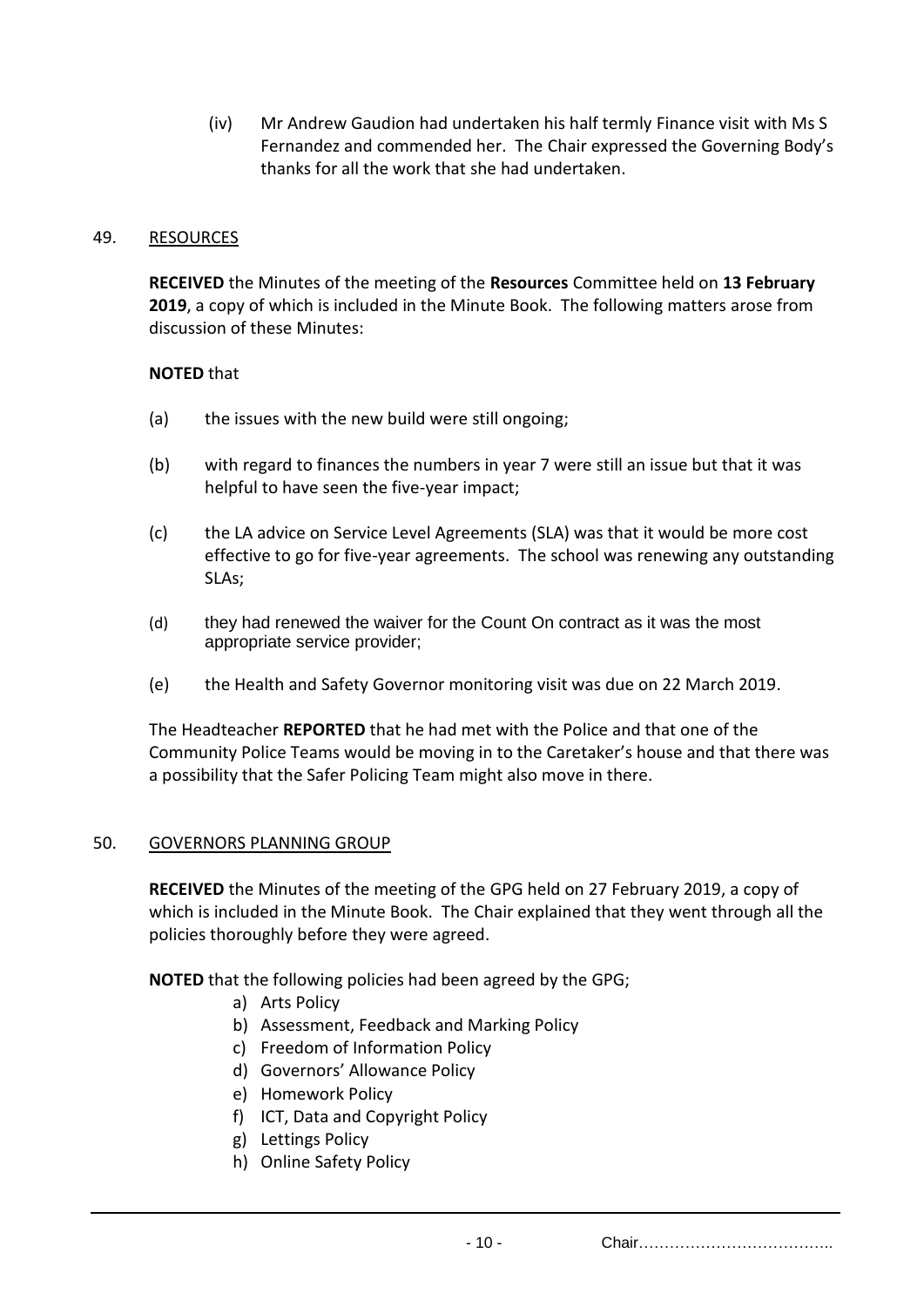- i) First Aid and Welfare Policy
- j) Asbestos Policy LA Policy
- k) Bullying and Harassment in the Workplace Policy LA Policy
- l) Capability Procedure for all teaching and support staff LA Policy
- m) Close Relationships at Work Policy LA Policy
- n) Grievance Procedure LA Policy
- o) Staff Professional Learning and Development Policy
- p) Numeracy Policy
- q) Spiritual, Personal and Social Development Policy

## **GOVERNANCE AND EVALUATION**

## 51. GOVERNORS' REPORTS

**REPORTED** that the Chair had agreed to three school trips. One to Paris in October one to Madrid during the February Half term and one to Iceland during the February half term.

## 52. GOVERNOR LEARNING AND DEVELOPMENT OPPORTUNITIES

Ms Vicky Morgan gave feedback on the Governor Conference that she attended the previous week with Mr Chris Hyland. The Conference was very focused on current issues and she had found it very interesting. There was a talk from a very impressive young man who had turned his life around, it was very real and quite brutal. She recommended that all Governors view his YouTube film at Amani Simpson. They also received information on Prevent and Police activities around current issues and Ms Morgan would circulate any further information that she receives.

Mr Andrew Gaudion had attended Finance training at the Dugdale centre which he had found very helpful.

## **LOCAL AUTHORITY REFERRALS**

## 53. GOVERNOR SUPPORT SERVICE CLERKING SERVICE LEVEL AGREEMENT (SLA)

**RESOLVED** that the Clerking Service Level Agreement be agreed for the financial year.

#### 54. ADMISSION NUMBERS 2018-19

- 11 - Chair………………………………..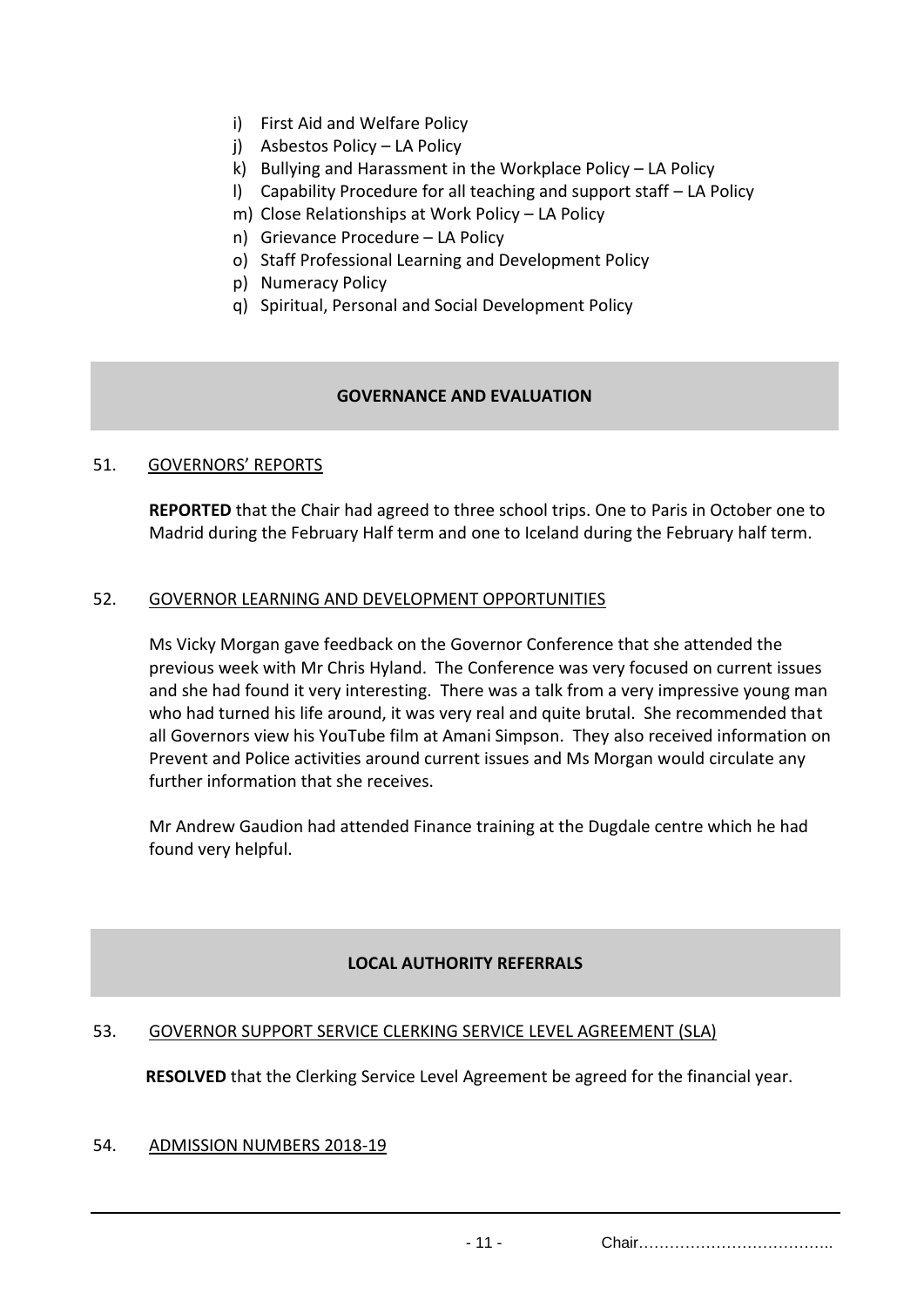This was covered fully in the Headteacher's report Minute 46.

**NOTED** that there were 212 confirmed applicants for 2018-19.

### 55. GOVERNORS' BRIEFING

(a) Ofsted Proposes Changes to Judgements

**REPORTED** that the Her Majesty's Chief Inspector was consulting on proposed changes to Ofsted Judgements under the new 2019 framework.

## **NOTED…**

- (i) that the consultation was open until 5 April 2019 and the Chair recommended that all Governors read the proposed changes;
- (ii) that Dr Francis reported that the general consensus was that in terms of monitoring, the categories might change and that the focus would be on the curriculum;
- (iii) that The Headteacher reported that the DfE were aware of the issues with teacher recruitment and retention and that one of the proposed changes was to the collection of data, with a big push away from collecting data with no clear purpose;
- (iv) that the Headteacher reported that the school had signed up to the National Education Union's workload charter that had been piloted in Coventry.

## (c) Updated Careers Guidance

**REPORTED** that October 2018 guidance had replaced the statutory document published in January 2018.

It was **NOTED** that there was no longer a member of the Governing Body with responsibility for Careers with the resignation of Mrs Crouch. Any member wishing to take on the responsibility should contact the Chair or Headteacher. Guidance on the school's responsibilities could be found on page 9 of the document.

## **ACTION: GOVERNORS**

(c) Underperforming Schools

- 12 - Chair………………………………..